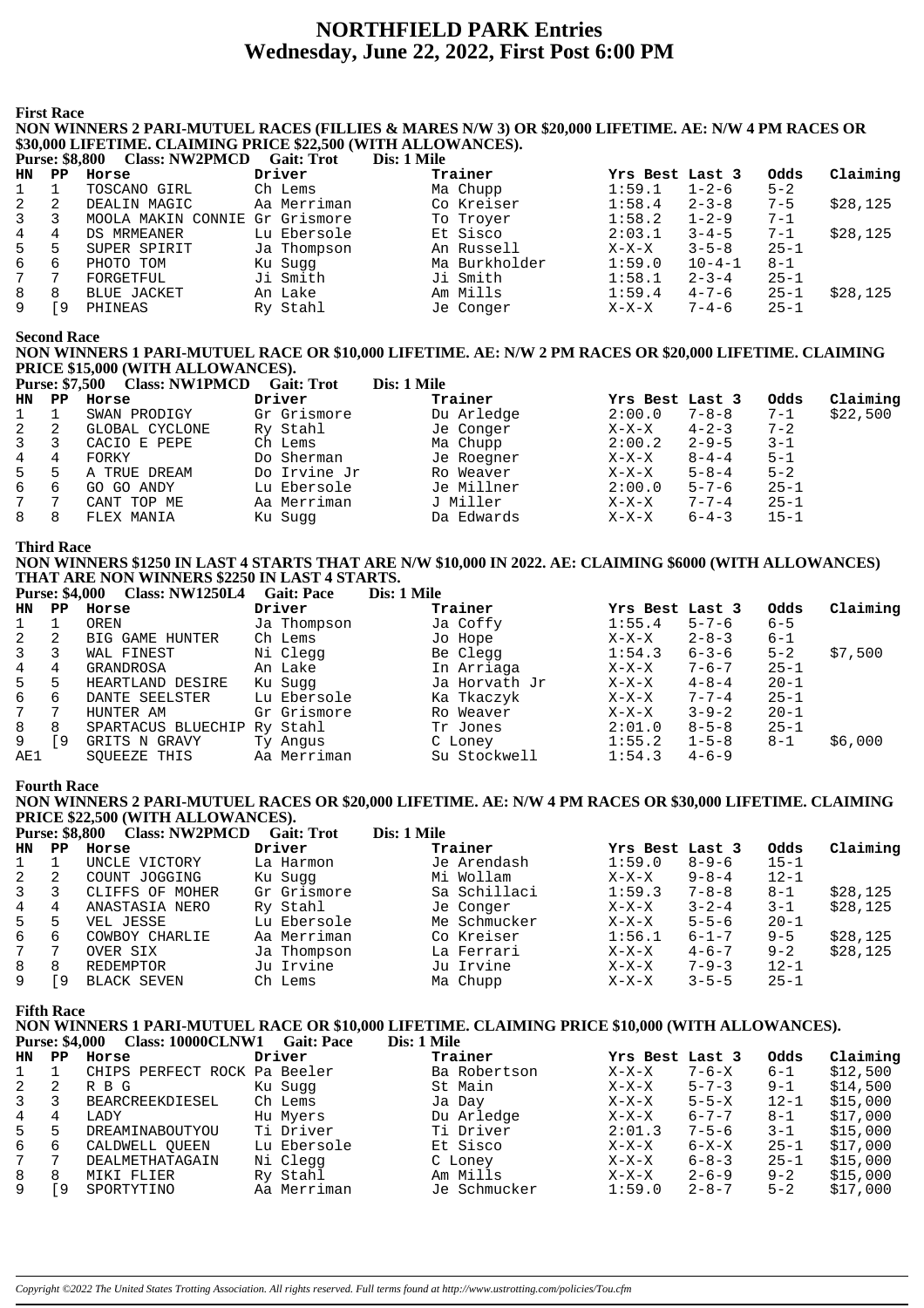#### **Sixth Race** 2 YEAR OLDS NON WINNERS 1 PARI-MUTUEL RACE OR \$10,000 LIFETIME. Purse: \$7.500 Class: 2YR NW1 Gait: Pace Dis: 1 Mile

|                  |    | $1 \text{ u}$ se, $\vartheta$ /, $300 \text{ G}$ ass, $21 \text{ N}$ (VVI Gall, $1 \text{ d} \in \mathbb{C}$ |              | <i>DIS. 1 VIII</i> C |                 |             |         |
|------------------|----|--------------------------------------------------------------------------------------------------------------|--------------|----------------------|-----------------|-------------|---------|
| HN PP            |    | Horse                                                                                                        | Driver       | Trainer              | Yrs Best Last 3 |             | Odds    |
| $\mathbf{1}$     |    | ALFRED HANOVER                                                                                               | Aa Merriman  | Ro Burke             | $X-X-X$         | $4 - X - X$ | $4 - 1$ |
| $2 \quad 2$      |    | BARLEY MISCHIEVOUS                                                                                           | Ku Sugg      | Da Fuchs             | 1:59.0          | $1 - X - X$ | $9 - 2$ |
| $3 \overline{3}$ |    | VICTOR CRUISE                                                                                                | Ry Stahl     | Ja McGinnis          | 2:00.3          | $1 - X - X$ | $7 - 2$ |
| $4\overline{ }$  | 4  | WILLYS BOY REX                                                                                               | Ni Clegg     | Be Clegg             | $X-X-X$         | $4 - X - X$ | 6-1     |
| $5 -$            | .5 | MOMMA BEAR                                                                                                   | Lu Ebersole  | Je Ebersole          | X-X-X           | 5-X-X       | $7 - 1$ |
| 6                | 6  | MASTER CONFECTION                                                                                            | Ch Lems      | B Umholtz            | $X-X-X$         | 5-X-X       | $7 - 1$ |
| 7                | 7  | HAPPIERDAYSRCOMIN                                                                                            | Hu Myers     | Sa Schillaci         | $X-X-X$         | 7-X-X       | 8-1     |
| 8                | 8  | REAL FEAR                                                                                                    | An Macdonald | Ja McGinnis          | $X-X-X$         | $4 - 4 - X$ | 6-1     |
|                  |    |                                                                                                              |              |                      |                 |             |         |

**Seventh Race** 

### FILLIES & MARES NON WINNERS 1 PARI-MUTUEL RACE OR \$10,000 LIFETIME. AE: N/W 2 PM RACES OR \$20,000 LIFETIME. CLAIMING PRICE \$15,000 (WITH ALLOWANCES).

| <b>Purse: \$7.500</b> |                             |  |             |
|-----------------------|-----------------------------|--|-------------|
|                       | Class: FMNW1PMCD Gait: Pace |  | Dis: 1 Mile |
|                       |                             |  |             |
|                       |                             |  |             |
|                       |                             |  |             |

| HN          | PP. | Horse                       | Driver      | Trainer         | Yrs Best Last 3 |             | Odds     | Claiming |
|-------------|-----|-----------------------------|-------------|-----------------|-----------------|-------------|----------|----------|
|             |     | SCRAPPY LIL NOBODY          | Ch Lems     | In Arriaga      | $X-X-X$         | $5 - 8 - 9$ | $5 - 1$  | \$21,750 |
| 2           |     | ADELIA HANOVER              | Ju Irvine   | Ro Krenitsky Jr | $X-X-X$         | $2 - 7 - 7$ | $3 - 1$  |          |
| 3           |     | ST LADS NAOMI               | Ti Deaton   | We Cox          | $X-X-X$         | $9 - 6 - 5$ | $25 - 1$ |          |
| 4           | 4   | MORNING MIRACLE             | Gr Grismore | La Clabaugh     | $X-X-X$         | $4 - 9 - 6$ | $7 - 1$  |          |
| 5           | 5   | TAKES THE ROCK              | Aa Merriman | Bi Rhoades      | $X-X-X$         | $3 - 4 - 6$ | $8 - 5$  |          |
| 6           | 6   | WIGGLE ROOM                 | Hu Myers    | Jo Hochstetler  | 1:57.4          | $5 - 6 - 3$ | $6 - 1$  | \$21,750 |
| $7^{\circ}$ | 7   | WESTERNMOTION               | Ku Sugg     | Is Shrake       | 1:58.1          | $6 - 9 - 1$ | $25 - 1$ | \$25,500 |
| 8           | 8   | TOODLE'S POWER              | An Lake     | Ja Horvath Jr   | 2:00.4          | $4 - 7 - 8$ | $25 - 1$ |          |
| 9           | -9  | ARTOFFICIALSWEETNR Ry Stahl |             | Da Corfman      | $X-X-X$         | $9 - 6 - 5$ | $20 - 1$ | \$21,750 |
| AE1         |     | MCSIZZLA                    | Do Sherman  | Je Roegner      | $X-X-X$         | $8 - 8 - 3$ |          |          |

#### **Eighth Race**

#### 2 YEAR OLDS NON WINNERS 1 PARI-MUTUEL RACE OR \$10,000 LIFETIME. Purse: \$7.500 Class: 2VR NW1 Gait: Trot  $\overline{\text{Disc 1} }$  Mile

|    | $\blacksquare$ ulder view v | <u>VIMBB: 211111111</u> | wani ilu<br><i><u>DRI LIMI</u></i> |             |                 |             |          |
|----|-----------------------------|-------------------------|------------------------------------|-------------|-----------------|-------------|----------|
| HN | PP                          | Horse                   | Driver                             | Trainer     | Yrs Best Last 3 |             | Odds     |
|    |                             | WHAT A MISSION          | Ju Irvine                          | Ja McGinnis | $X-X-X$         | $4 - X - X$ | $5 - 1$  |
|    | 2                           | FREEBORN                | Hu Myers                           | Je Miller   | $X-X-X$         | 2-X-X       | $5 - 1$  |
|    |                             | MARI                    | Aa Merriman                        | Ja Shaw     | X-X-X           | $3 - 4 - X$ | $9 - 2$  |
| 4  | 4                           | OH GEORGE               | Ry Stahl                           | No Robbins  | $X-X-X$         | 2-X-X       | $6 - 1$  |
| 5  | 5                           | MAGICAL TOM             | An Macdonald                       | Ja McGinnis | $X-X-X$         | $2 - X - X$ | $4 - 1$  |
| 6  | 6                           | GOTTA BE CRUISIN        | Ch Lems                            | Ma Chupp    | 2:00.2          | $1 - X - X$ | $5 - 1$  |
|    | 7                           | HANDSOME HANK           | Ku Sugg                            | Ma Chupp    | $X-X-X$         | $3-X-X$     | $12 - 1$ |
|    | 8                           | GLOBAL DREAM            | Do Irvine Jr                       | Ro Weaver   | $X-X-X$         | $4 - X - X$ | $7 - 1$  |

#### **Ninth Race**

NON WINNERS 7 PARI-MUTUEL RACES OR \$40,000 LIFETIME. CLAIMING PRICE \$30,000 (WITH ALLOWANCES). Purse: \$9,800 Class: 30000CLNW7 Gait: Trot  $\overline{\text{Dic}}$  1 Mile

|                |          | <b>Turst, \$2,000 Class, SootoCLIVIII</b> Gall, Trol |              | <b>DIS. 1 BIR</b> |                 |             |          |          |
|----------------|----------|------------------------------------------------------|--------------|-------------------|-----------------|-------------|----------|----------|
| HN             | PP.      | Horse                                                | Driver       | Trainer           | Yrs Best Last 3 |             | Odds     | Claiming |
| 1              |          | BACARDI                                              | Aa Merriman  | Sa Schillaci      | 1:55.2          | $1 - 3 - 6$ | $6 - 5$  | \$37,500 |
| 2              |          | BENS BUCKEYE                                         | Gr Grismore  | Ro Eidens         | $X-X-X$         | $5 - 4 - 7$ | $10 - 1$ | \$30,000 |
| $\overline{3}$ |          | LOUS FLASHY DANCER Ku Suqq                           |              | Ed Miller         | 2:02.2          | $6 - 3 - 4$ | $15 - 1$ | \$36,000 |
| 4              | 4        | BEST TIME HANOVER Ry Stahl                           |              | Jo Oliverio       | 1:56.1          | $7 - 5 - 7$ | $12 - 1$ | \$30,000 |
| 5              | 5        | MADDYS LEADING MAN Ch Lems                           |              | Ma Chupp          | 1:59.4          | $6 - 2 - 2$ | $9 - 1$  | \$37,500 |
| 6              | $\sigma$ | FIREWORKS FLASH                                      | Ry Deaton    | Je Millner        | 1:56.1          | $5 - 7 - 5$ | $12 - 1$ | \$37,500 |
| 7              |          | VALENTINE KIDD                                       | Lu Ebersole  | Lu Ebersole       | 1:59.0          | $9 - 8 - 7$ | $25 - 1$ | \$43,500 |
| 8              | 8        | JOHNNY BOY                                           | Hu Myers     | J Miller          | 1:55.2          | $3 - 1 - 4$ | $6 - 1$  | \$37,500 |
| 9              | -9       | LIZBETH                                              | Do Irvine Jr | Cr Hershberger    | 1:57.3          | $2 - 2 - 5$ | $6 - 1$  | \$36,000 |

**Tenth Race** 

#### NON WINNERS 1 PARI-MUTUEL RACE OR \$10,000 LIFETIME. AE: N/W 2 PM RACES OR \$20,000 LIFETIME. CLAIMING **PRICE \$15,000 (WITH ALLOWANCES).**  $\mathbf{D}^* = \mathbf{1} \mathbf{M}^*$

|              |     | Purse: \$7,500 Class: NWIPMCD | Gait: Pace   | Dis: 1 Mile  |                 |              |          |          |
|--------------|-----|-------------------------------|--------------|--------------|-----------------|--------------|----------|----------|
| HN           | PP. | Horse                         | Driver       | Trainer      | Yrs Best Last 3 |              | Odds     | Claiming |
| $\mathbf{1}$ |     | SPEEDNBYSEASIDE               | Gr Grismore  | Da Fuchs     | $X-X-X$         | $4 - 3 - 4$  | $10 - 1$ |          |
| 2            | 2   | BARLEY A SIN                  | Ku Sugg      | Da Harvey    | $X-X-X$         | $9 - 3 - 4$  | $4 - 1$  |          |
| $\mathbf{3}$ | 3   | SECTIONLINE RACER             | Ch Lems      | Co Deyermand | $X-X-X$         | $6 - 8 - 7$  | $7 - 1$  |          |
| 4            | 4   | INSTANTANEOUS                 | Hu Myers     | Du Arledge   | 1:55.1          | $1 - 6 - 9$  | $2 - 1$  | \$18,750 |
| 5            | 5   | TRAE ON THE BEACH             | Lu Ebersole  | Je Ebersole  | $X-X-X$         | $7 - 7 - 5$  | $25 - 1$ |          |
| 6            | 6   | TIME WILL TELL                | Ja Thompson  | Ro Roesch    | X-X-X           | $7 - 9 - 7$  | $25 - 1$ |          |
| 7            | 7   | BIG SANCHINO                  | Aa Merriman  | B Umholtz    | $X-X-X$         | $2 - 6 - 5$  | $12 - 1$ |          |
| 8            | 8   | ROMEO JACK                    | Ry Stahl     | Ja Weller    | $X-X-X$         | $4 - 4 - 2$  | $25 - 1$ |          |
| 9            | ſ9. | PROCRASTINATOR                | An Macdonald | Ja McGinnis  | $X-X-X$         | $10 - 3 - 8$ | $5 - 2$  |          |
| AE1          |     | ROCKIN REGGIE                 | An Lake      | Am Mills     | $X-X-X$         | $7 - 3 - X$  |          |          |